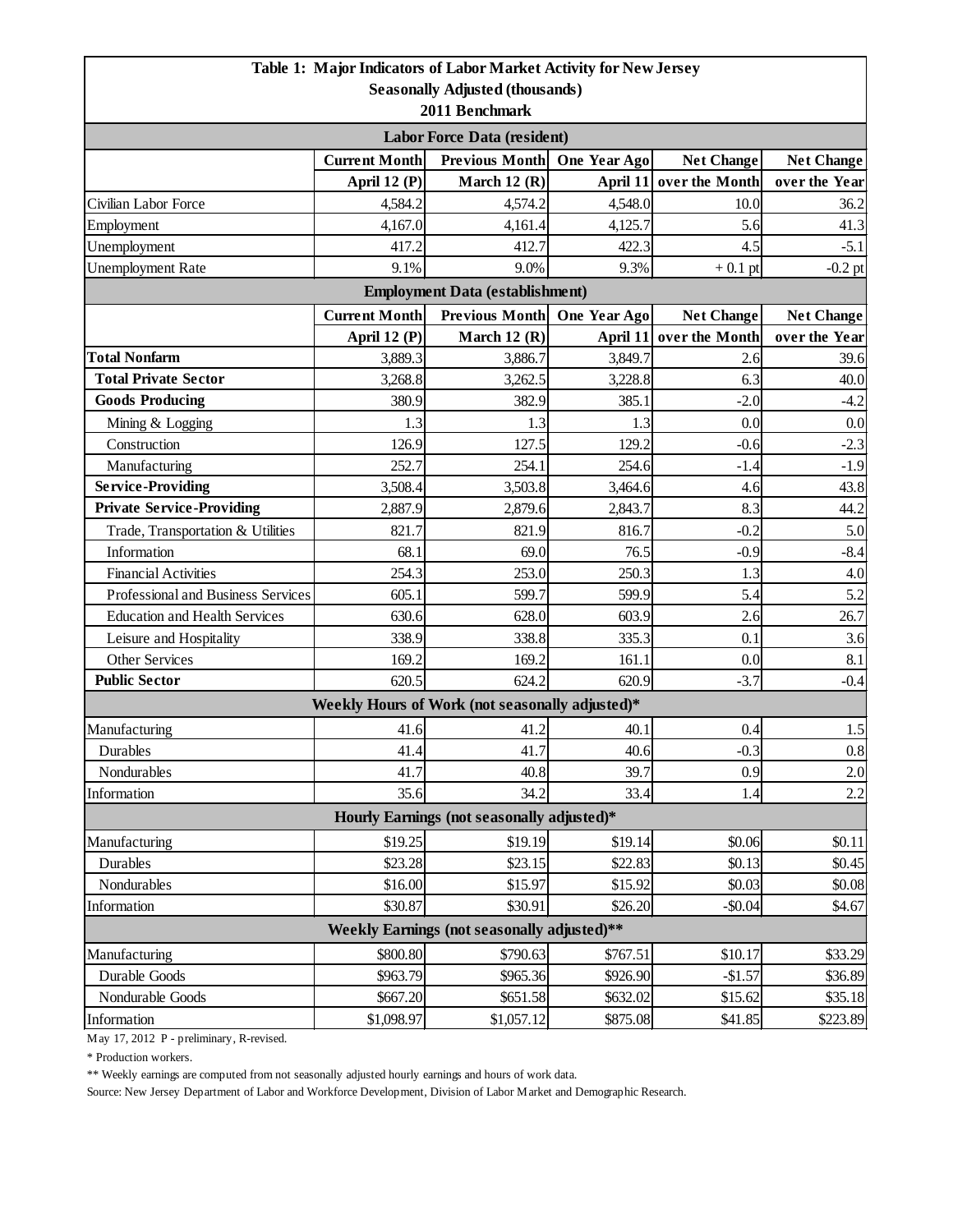| Table 2: New Jersey Civilian Labor Force Trends (thousands)<br>2011 Benchmark |                                                                                    |             |                                                                         |                              |                            |                     |  |
|-------------------------------------------------------------------------------|------------------------------------------------------------------------------------|-------------|-------------------------------------------------------------------------|------------------------------|----------------------------|---------------------|--|
|                                                                               | <b>Not Seasonally Adjusted</b>                                                     |             |                                                                         |                              | <b>Seasonally Adjusted</b> |                     |  |
|                                                                               | Apr. 12 $(P)$                                                                      | Mar. 12 (R) | Apr. 11                                                                 | Apr. 12 (P)                  | Mar. $12(R)$               | Apr. 11             |  |
| Civilian Labor Force                                                          | 4,569.3                                                                            | 4,561.7     | 4,525.3                                                                 | 4,584.2                      | 4,574.2                    | 4,548.0             |  |
| Resident Employment                                                           | 4,155.5                                                                            | 4,137.2     | 4,119.7                                                                 | 4,167.0                      | 4,161.4                    | 4,125.7             |  |
| Unemployment                                                                  | 413.9                                                                              | 424.6       | 405.6                                                                   | 417.2                        | 412.7                      | 422.3               |  |
| Unemployment Rate                                                             | 9.1%                                                                               | 9.3%        | 9.0%                                                                    | 9.1%                         | 9.0%                       | 9.3%                |  |
| Labor Force Participation Rate                                                | 65.8%                                                                              | 65.7%       | 65.5%                                                                   | 66.0%                        | 65.9%                      | 65.9%               |  |
| Employment/Population Ratio                                                   | 59.8%                                                                              | 59.6%       | 59.7%                                                                   | 60.0%                        | 59.9%                      | 59.7%               |  |
|                                                                               |                                                                                    |             | New Jersey Civilian Labor Force Annual Averages 1990 - 2011 (thousands) |                              |                            |                     |  |
|                                                                               |                                                                                    |             |                                                                         |                              | <b>Unemployment</b>        | <b>Unemployment</b> |  |
| Year                                                                          | <b>Labor Force</b>                                                                 |             |                                                                         |                              | <b>Volume</b>              | Rate $(\%$ )        |  |
| 1990                                                                          | 4,072.5                                                                            |             | <b>Employment</b><br>3,865.0                                            |                              | 207.5                      | 5.1                 |  |
| 1991                                                                          | 4,050.4                                                                            |             | 3,776.6                                                                 |                              | 273.7                      | 6.8                 |  |
| 1992                                                                          | 4,051.9                                                                            |             |                                                                         |                              | 342.4                      | 8.5                 |  |
| 1993                                                                          | 4,034.6                                                                            |             | 3,709.5                                                                 |                              | 307.3                      | 7.6                 |  |
| 1994                                                                          | 4,067.5                                                                            |             |                                                                         | 3,727.3<br>3,790.0           |                            |                     |  |
|                                                                               |                                                                                    |             |                                                                         |                              | 277.5                      | 6.8                 |  |
| 1995                                                                          | 4,111.8                                                                            |             |                                                                         | 3,846.3                      | 265.5                      | 6.5                 |  |
| 1996                                                                          | 4,184.1                                                                            |             |                                                                         | 3,925.8                      | 258.3                      | 6.2                 |  |
| 1997                                                                          | 4,257.4                                                                            |             |                                                                         | 4,031.0                      | 226.4                      | 5.3                 |  |
| 1998                                                                          | 4,242.4                                                                            |             | 4,047.1                                                                 |                              | 195.3                      | 4.6                 |  |
| 1999                                                                          | 4,284.6                                                                            |             |                                                                         | 4,092.7                      | 191.8                      | 4.5                 |  |
| 2000                                                                          | 4,287.8                                                                            |             |                                                                         | 4,130.3                      | 157.5                      | 3.7                 |  |
| 2001                                                                          | 4,302.3                                                                            |             |                                                                         | 4,117.5                      | 184.8                      | 4.3                 |  |
| 2002                                                                          | 4,370.8                                                                            |             |                                                                         | 4,117.3                      | 253.5                      | 5.8                 |  |
| 2003                                                                          | 4,363.9                                                                            |             |                                                                         | 4,108.4                      | 255.5<br>214.7             | 5.9                 |  |
| 2004                                                                          | 4,358.9                                                                            |             |                                                                         | 4,144.2                      |                            | 4.9                 |  |
| 2005                                                                          | 4,404.5                                                                            |             | 4,207.7                                                                 |                              | 196.7                      | 4.5                 |  |
| 2006                                                                          | 4,465.1                                                                            |             | 4,257.9                                                                 |                              | 207.2                      | 4.6                 |  |
| 2007                                                                          | 4,456.3                                                                            |             | 4,264.6                                                                 |                              | 191.7                      | 4.3                 |  |
| 2008                                                                          | 4,509.1                                                                            |             | 4,262.3                                                                 |                              | 246.8                      | 5.5                 |  |
| 2009                                                                          | 4,546.4                                                                            |             | 4,138.4                                                                 |                              | 408.1                      | 9.0                 |  |
| 2010                                                                          | 4,554.1                                                                            |             | 4,116.6                                                                 |                              | 437.4                      | 9.6                 |  |
| 2011                                                                          | 4,556.2                                                                            |             | 4,131.8                                                                 |                              | 424.4                      | 9.3                 |  |
|                                                                               | Seasonally Adjusted Civilian Labor Force Data for New Jersey (thousands) 2011-2012 |             |                                                                         |                              |                            |                     |  |
| <b>Date</b>                                                                   | <b>Labor Force</b>                                                                 |             |                                                                         |                              | <b>Unemployment</b>        | Unemployment        |  |
| Jan 2011                                                                      | 4,546.2                                                                            |             |                                                                         | <b>Employment</b><br>4,119.7 |                            | 9.4                 |  |
| Feb                                                                           | 4,548.4                                                                            |             | 4,124.4                                                                 |                              | 426.5<br>424.1             | 9.3                 |  |
| Mar                                                                           |                                                                                    |             | 4,126.9                                                                 |                              | 422.4                      | 9.3                 |  |
|                                                                               | 4,549.3                                                                            |             |                                                                         | 4,125.7                      |                            | 9.3                 |  |
| Apr                                                                           | 4,548.0                                                                            |             |                                                                         |                              | 422.3                      |                     |  |
| May                                                                           | 4,546.0                                                                            |             | 4,121.7                                                                 |                              | 424.3                      | 9.3                 |  |
| $_{\rm Jun}$                                                                  | 4,545.6                                                                            |             | 4,118.3                                                                 |                              | 427.4                      | 9.4                 |  |
| Jul                                                                           | 4,548.4                                                                            |             | 4,118.9                                                                 |                              | 429.5                      | 9.4                 |  |
| Aug                                                                           | 4,554.5                                                                            |             | 4,124.9                                                                 |                              | 429.5                      | 9.4                 |  |
| Sep                                                                           | 4,562.1                                                                            |             | 4,134.8                                                                 |                              | 427.3                      | 9.4                 |  |
| Oct                                                                           | 4,569.4                                                                            |             | 4,145.6                                                                 |                              | 423.9                      | 9.3                 |  |
| $\operatorname{Nov}$                                                          | 4,575.2                                                                            |             | 4,155.1                                                                 |                              | 420.1                      | 9.2                 |  |
| Dec                                                                           | 4,580.3                                                                            |             | 4,164.1                                                                 |                              | 416.2                      | 9.1                 |  |
| Jan 2012                                                                      | 4,572.9                                                                            |             |                                                                         | 4,161.0                      | 411.9                      | 9.0                 |  |
| Feb                                                                           |                                                                                    |             |                                                                         |                              | 414.0                      | 9.0                 |  |
|                                                                               | 4,575.9                                                                            |             | 4,161.8                                                                 |                              |                            |                     |  |
| Mar(R)                                                                        | 4,574.2                                                                            |             | 4,161.4<br>4,167.0                                                      |                              | 412.7                      | 9.0                 |  |
| Apr(P)                                                                        | 4,584.2                                                                            |             |                                                                         |                              | 417.2                      | 9.1                 |  |
| May                                                                           |                                                                                    |             |                                                                         |                              |                            |                     |  |
| Jun                                                                           |                                                                                    |             |                                                                         |                              |                            |                     |  |
| $_{\rm{Jul}}$                                                                 |                                                                                    |             |                                                                         |                              |                            |                     |  |
| Aug                                                                           |                                                                                    |             |                                                                         |                              |                            |                     |  |
| Sep                                                                           |                                                                                    |             |                                                                         |                              |                            |                     |  |
| Oct                                                                           |                                                                                    |             |                                                                         |                              |                            |                     |  |
| $\operatorname{Nov}$                                                          |                                                                                    |             |                                                                         |                              |                            |                     |  |
| Dec                                                                           |                                                                                    |             |                                                                         |                              |                            |                     |  |

Source: New Jersey Department of Labor and Workforce Development, Division of Labor Market & Demographic Research. May 17, 2012. P - preliminary, R - revised.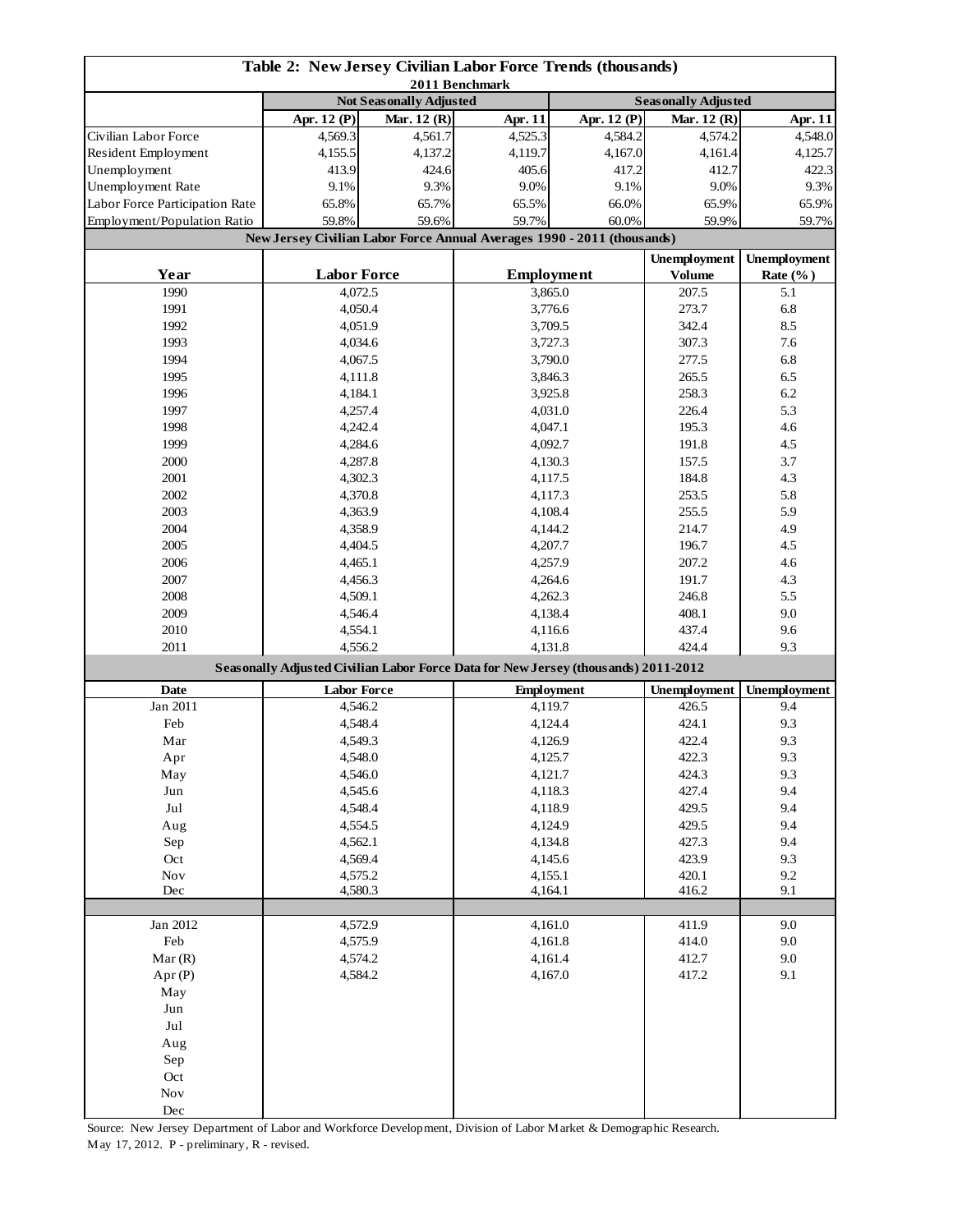| Table 3: New Jersey Nonfarm Employment by Industry for April 2012<br>Not Seasonally Adjusted (thousands) 2011 Benchmark |                                                                          |             |              |               |  |  |  |
|-------------------------------------------------------------------------------------------------------------------------|--------------------------------------------------------------------------|-------------|--------------|---------------|--|--|--|
|                                                                                                                         | <b>Current Month</b> Previous Month<br>One Year Ago<br><b>Net Change</b> |             |              |               |  |  |  |
| Industry                                                                                                                | Apr. 12 (P)                                                              | Mar. 12 (R) | Apr. 11      | over the Year |  |  |  |
| <b>Total Nonfarm</b>                                                                                                    | 3,876.4                                                                  | 3,839.6     | 3,839.1      | 37.3          |  |  |  |
| <b>Total Private Sector</b>                                                                                             | 3,242.9                                                                  | 3,203.7     | 3,207.1      | 35.8          |  |  |  |
| Goods Producing                                                                                                         | 374.4                                                                    | 369.2       | 381.2        | $-6.8$        |  |  |  |
| Mining & Logging                                                                                                        | 1.3                                                                      | 1.3         | 1.3          | 0.0           |  |  |  |
| <b>Construction</b>                                                                                                     | 123.2                                                                    | 117.2       | 126.9        | $-3.7$        |  |  |  |
| Manufacturing                                                                                                           | 249.9                                                                    | 250.7       | 253.0        | $-3.1$        |  |  |  |
| Durable Goods                                                                                                           | 111.9                                                                    | 111.4       | 114.7        | $-2.8$        |  |  |  |
| <b>Fabricated Metal Products</b>                                                                                        | 22.8                                                                     | 22.7        | 22.6         | 0.2           |  |  |  |
| <b>Machinery Manufacturing</b>                                                                                          | 13.9                                                                     | 14.1        | 14.3         | $-0.4$        |  |  |  |
| Computer and Electronic Products                                                                                        | 26.5                                                                     | 26.6        | 26.6         | $-0.1$        |  |  |  |
| Miscellaneous Manufacturing                                                                                             | 18.1                                                                     | 18.1        | 18.9         | $-0.8$        |  |  |  |
| Nondurable Goods                                                                                                        | 138.0                                                                    | 139.3       | 138.3        | $-0.3$        |  |  |  |
| Food Manufacturing                                                                                                      | 29.5                                                                     | 29.6        | 30.0         | $-0.5$        |  |  |  |
| Paper Manufacturing                                                                                                     | 10.4                                                                     | 10.5        | 11.1         | $-0.7$        |  |  |  |
| Printing and Related Support                                                                                            | 16.4                                                                     | 16.5        | 16.8         | $-0.4$        |  |  |  |
| <b>Chemical Manufacturing</b>                                                                                           | 51.2                                                                     | 51.8        | 52.8         | $-1.6$        |  |  |  |
| Pharmaceutical and Medicine                                                                                             | 28.7                                                                     | 29.2        | 30.0         | $-1.3$        |  |  |  |
| Service-Providing                                                                                                       | 3,502.0                                                                  | 3,470.4     | 3.457.9      | 44.1          |  |  |  |
| Private Service-Providing                                                                                               | 2,868.5                                                                  | 2,834.5     | 2,825.9      | 42.6          |  |  |  |
| <b>Trade, Transportation, and Utilities</b>                                                                             | 813.7                                                                    | 809.1       | 805.5        | 8.2           |  |  |  |
| Wholesale Trade*                                                                                                        | 211.8                                                                    | 209.1       | 209.3        | 2.5           |  |  |  |
| Retail Trade*                                                                                                           | 437.3                                                                    | 432.7       | 432.7        | 4.6           |  |  |  |
| Building Material & Garden Equip. and Supplies Dealers                                                                  | 33.0                                                                     | 30.5        | 31.5         | 1.5           |  |  |  |
| Food and Beverage Stores                                                                                                | 101.2                                                                    | 101.5       | 103.9        | $-2.7$        |  |  |  |
| Health and Personal Care Stores                                                                                         | 34.1                                                                     | 34.1        | 34.5         | $-0.4$        |  |  |  |
| Clothing and Clothing Accessories Stores                                                                                | 50.1                                                                     | 49.2        | 52.0         | $-1.9$        |  |  |  |
| Sporting Goods, Hobby, Book and Music Stores                                                                            | 16.0                                                                     | 16.0        | 16.3         | $-0.3$        |  |  |  |
| <b>General Merchandise Stores</b>                                                                                       | 72.1                                                                     | 72.2        | 71.1         | 1.0           |  |  |  |
| Transportation, Warehousing and Utilities                                                                               | 164.6                                                                    | 167.3       | 163.5        | 1.1           |  |  |  |
| Utilities*                                                                                                              | 13.8                                                                     | 13.7        | 13.6         | 0.2           |  |  |  |
| Transportation & Warehousing*                                                                                           | 150.8                                                                    | 153.6       | 149.9        | 0.9           |  |  |  |
| <b>Information</b>                                                                                                      | 67.5                                                                     | 68.7        | 76.2         | $-8.7$        |  |  |  |
| Publishing Industries (except Internet)                                                                                 | 19.8                                                                     | 20.0        | 21.1         | $-1.3$        |  |  |  |
| Telecommunications                                                                                                      | 30.2                                                                     | 30.6        | 32.2         | $-2.0$        |  |  |  |
| Internet Service Providers, Web Portals, Data Processing Srvs.                                                          | 8.1                                                                      | 8.1         | 8.0          | 0.1           |  |  |  |
| <b>Financial Activities</b>                                                                                             | 253.1                                                                    | 252.4       | 249.1        | 4.0           |  |  |  |
| Finance and Insurance*                                                                                                  | 196.2                                                                    | 196.5       | 197.0        | $-0.8$        |  |  |  |
| Securities, Commodity Contracts and Other Fin. Investments                                                              | 45.6                                                                     | 45.9        | 47.0         | $-1.4$        |  |  |  |
| Insurance Carriers and Related Activities                                                                               | 80.7                                                                     | 80.5        | 81.2         | $-0.5$        |  |  |  |
| Real Estate and Rental/Leasing*                                                                                         | 56.9                                                                     | 55.9        | 52.1         | 4.8           |  |  |  |
| <b>Professional and Business Services</b>                                                                               | 605.0                                                                    | 590.5       | 600.4        | 4.6           |  |  |  |
| Professional, Scientific and Technical Services*                                                                        | 283.9                                                                    | 283.3       | 278.5        | 5.4           |  |  |  |
| Management of Companies and Enterprises*                                                                                | 73.4                                                                     | 74.3        | 76.8         | $-3.4$        |  |  |  |
| Administrative Support & Waste Management/Remediation*                                                                  | 247.7                                                                    | 232.9       | 245.1        | 2.6           |  |  |  |
| <b>Education, Health and Social Assistance Services</b>                                                                 | 632.8                                                                    | 630.1       | 606.5        | 26.3          |  |  |  |
| Educational Services*                                                                                                   | 100.2                                                                    | 99.6        | 93.9         | 6.3           |  |  |  |
| Health Care and Social Assistance*                                                                                      | 532.6                                                                    | 530.5       | 512.6        | 20.0          |  |  |  |
| Hospitals                                                                                                               | 160.4                                                                    | 160.6       | 154.2        | 6.2           |  |  |  |
| Nursing and Residential Care Facilities                                                                                 | 90.2                                                                     | 90.1        | 88.8         | 1.4           |  |  |  |
| Social Assistance                                                                                                       | 77.5                                                                     | 76.9        | 75.2         | 2.3           |  |  |  |
| <b>Leisure and Hospitality</b>                                                                                          | 328.7                                                                    | 317.5       | 327.2        | 1.5           |  |  |  |
| Arts, Entertainment and Recreation*                                                                                     | 49.9                                                                     | 44.4        | 50.8         | $-0.9$        |  |  |  |
| Accommodation and Food Services*                                                                                        | 278.8                                                                    | 273.1       | 276.4        | 2.4           |  |  |  |
| Food Services and Drinking Places                                                                                       | 223.2                                                                    | 220.5       | 221.3        | 1.9           |  |  |  |
| <b>Other Services</b>                                                                                                   | 167.7                                                                    | 166.2       | <b>161.0</b> | 6.7           |  |  |  |
| Repair and Maintenance                                                                                                  | 34.4                                                                     | 34.7        | 32.3         | 2.1           |  |  |  |
| Personal and Laundry Services                                                                                           | 53.8                                                                     | 53.2        | 50.7         | 3.1           |  |  |  |
| Religious, Grantmaking, Civic, Professional and Similar Org.                                                            | 79.5                                                                     | 78.3        | 78.0         | $1.5$         |  |  |  |
| Government                                                                                                              | 633.5                                                                    | 635.9       | 632.0        | 1.5           |  |  |  |

May 17, 2012 P - preliminary, R-revised.

Shaded rows denote supersector series, \* denote sector series.

Source: New Jersey Department of Labor and Workforce Development, Division of Labor Market and Demographic Research.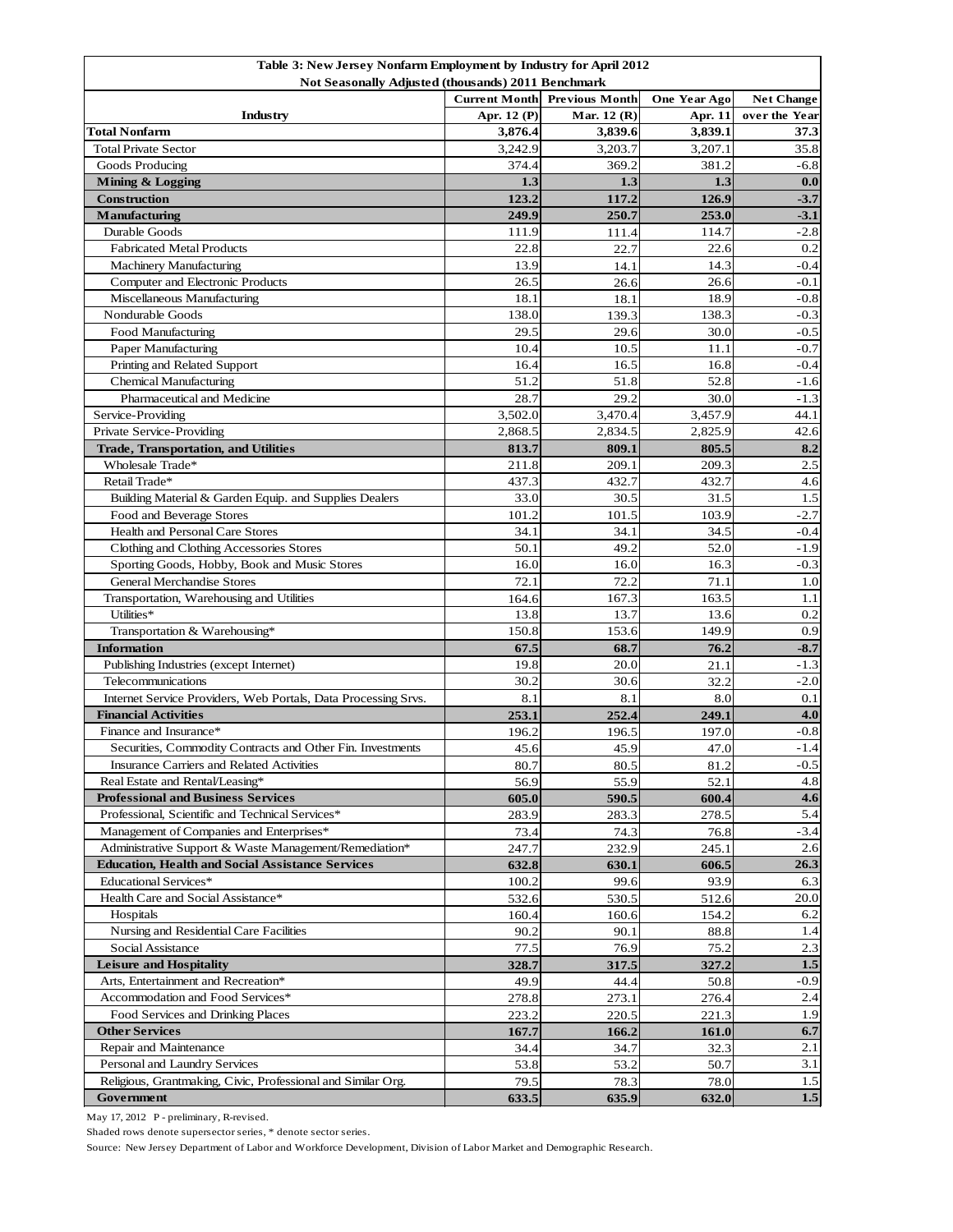| Table 4: New Jersey Nonfarm Employment (in thousands) 2011 Benchmark |              |              |                                         |              |           |       |  |
|----------------------------------------------------------------------|--------------|--------------|-----------------------------------------|--------------|-----------|-------|--|
| <b>Annual Averages</b><br><b>Private Sector</b>                      |              |              |                                         |              |           |       |  |
|                                                                      | <b>Total</b> |              | <b>Public</b>                           |              |           |       |  |
|                                                                      |              |              |                                         |              | Service-  |       |  |
| Year                                                                 |              | <b>Total</b> | <b>Manufacturing</b>                    | Construction | Providing |       |  |
| 1990                                                                 | 3,635.1      | 3,058.4      | 529.5                                   | 147.7        | 2,378.1   | 576.7 |  |
| 1991                                                                 | 3,498.7      | 2,927.1      | 498.3                                   | 122.6        | 2,303.7   | 571.6 |  |
| 1992                                                                 | 3,457.9      | 2,886.0      | 474.1                                   | 112.1        | 2,297.6   | 571.9 |  |
| 1993                                                                 | 3,493.0      | 2,922.3      | 462.9                                   | 116.3        | 2,340.8   | 570.7 |  |
| 1994                                                                 | 3,552.8      | 2,979.4      | 456.0                                   | 121.7        | 2,399.4   | 573.4 |  |
| 1995                                                                 | 3,600.6      | 3,027.2      | 448.6                                   | 123.3        | 2,453.0   | 573.4 |  |
| 1996                                                                 | 3,638.9      | 3,068.3      | 437.4                                   | 125.0        | 2,503.8   | 570.6 |  |
| 1997                                                                 | 3,724.5      | 3,154.3      | 435.4                                   | 131.8        | 2,584.9   | 570.3 |  |
| 1998                                                                 | 3,801.3      | 3,229.6      | 429.4                                   | 136.1        | 2,661.8   | 571.7 |  |
| 1999                                                                 | 3,901.1      | 3,323.5      | 422.5                                   | 143.6        | 2,755.3   | 577.6 |  |
| 2000                                                                 | 3,994.5      | 3,405.7      | 421.6                                   | 149.6        | 2,832.6   | 588.9 |  |
| 2001                                                                 | 3,997.2      | 3,394.6      | 401.2                                   | 158.8        | 2,832.8   | 602.6 |  |
| 2002                                                                 | 3,983.9      | 3,370.4      | 367.5                                   | 162.6        | 2,838.8   | 613.5 |  |
| 2003                                                                 | 3,978.8      | 3,356.9      | 350.4                                   | 160.5        | 2,844.5   | 621.9 |  |
| 2004                                                                 | 3,999.1      | 3,365.7      | 338.2                                   | 165.9        | 2,860.0   | 633.4 |  |
| 2005                                                                 | 4,039.1      | 3,397.5      | 330.4                                   | 169.1        | 2,896.3   | 641.6 |  |
| 2006                                                                 | 4,071.0      | 3423.7       | 323.8                                   | 174.9        | 2923.3    | 647.3 |  |
| 2007                                                                 | 4,078.9      | 3431.2       | 311.3                                   | 172.3        | 2946.0    | 647.7 |  |
| 2008                                                                 | 4,050.9      | 3,401.7      | 298.8                                   | 164.5        | 2,936.7   | 649.2 |  |
| 2009                                                                 | 3,894.9      | 3,242.5      | 266.3                                   | 138.6        | 2,836.1   | 652.4 |  |
| 2010                                                                 | 3,850.6      | 3,210.7      | 257.2                                   | 129.5        | 2,822.7   | 640.0 |  |
| 2011                                                                 | 3,856.2      | 3,236.3      | 254.1                                   | 129.7        | 2,851.2   | 619.9 |  |
|                                                                      |              |              | <b>Seasonally Adjusted Monthly Data</b> |              |           |       |  |
| 2011                                                                 |              |              |                                         |              |           |       |  |
| Jan                                                                  | 3,837.5      | 3,217.2      | 255.4                                   | 126.8        | 2,833.7   | 620.3 |  |
| Feb                                                                  | 3,841.5      | 3,219.9      | 255.4                                   | 127.3        | 2,835.9   | 621.6 |  |
| Mar                                                                  | 3,843.5      | 3,223.0      | 255.2                                   | 127.8        | 2,838.7   | 620.5 |  |
| Apr                                                                  | 3,849.7      | 3,228.8      | 254.6                                   | 129.2        | 2,843.7   | 620.9 |  |
| May                                                                  | 3,847.7      | 3,227.4      | 254.0                                   | 128.5        | 2,843.6   | 620.3 |  |
| Jun                                                                  | 3,849.2      | 3,228.2      | 253.8                                   | 128.8        | 2,844.2   | 621.0 |  |
| Jul                                                                  | 3,859.4      | 3,240.3      | 254.3                                   | 131.0        | 2,853.6   | 619.1 |  |
| Aug                                                                  | 3,858.2      | 3,236.7      | 254.1                                   | 130.8        | 2,850.4   | 621.5 |  |
| Sep                                                                  | 3,861.4      | 3,240.9      | 251.6                                   | 131.1        | 2,856.8   | 620.5 |  |
| Oct                                                                  | 3,865.2      | 3,245.6      | 251.7                                   | 130.3        | 2,862.2   | 619.6 |  |
| <b>Nov</b>                                                           | 3,871.9      | 3,252.2      | 250.9                                   | 129.8        | 2,870.1   | 619.7 |  |
| Dec                                                                  | 3,874.6      | 3,254.7      | 251.1                                   | 128.9        | 2,873.3   | 619.9 |  |
| 2012                                                                 |              |              |                                         |              |           |       |  |
| Jan                                                                  | 3,883.4      | 3,262.4      | 255.2                                   | 129.2        | 2,876.7   | 621.0 |  |
| Feb                                                                  | 3,890.4      | 3,269.8      | 254.5                                   | 130.6        | 2,883.4   | 620.6 |  |
| Mar $(R)$                                                            | 3,886.7      | 3,262.5      | 254.1                                   | 127.5        | 2,879.6   | 624.2 |  |
| Apr $(P)$                                                            | 3,889.3      | 3,268.8      | 252.7                                   | 126.9        | 2,887.9   | 620.5 |  |
| May                                                                  |              |              |                                         |              |           |       |  |
| Jun                                                                  |              |              |                                         |              |           |       |  |
| Jul                                                                  |              |              |                                         |              |           |       |  |
| Aug                                                                  |              |              |                                         |              |           |       |  |
| Sep                                                                  |              |              |                                         |              |           |       |  |
| Oct                                                                  |              |              |                                         |              |           |       |  |
| <b>Nov</b>                                                           |              |              |                                         |              |           |       |  |
| Dec                                                                  |              |              |                                         |              |           |       |  |

May 17, 2012 P - preliminary, R-revised.

Source: New Jersey Department of Labor and Workforce Development, Division of Labor Market & Demographic Research.